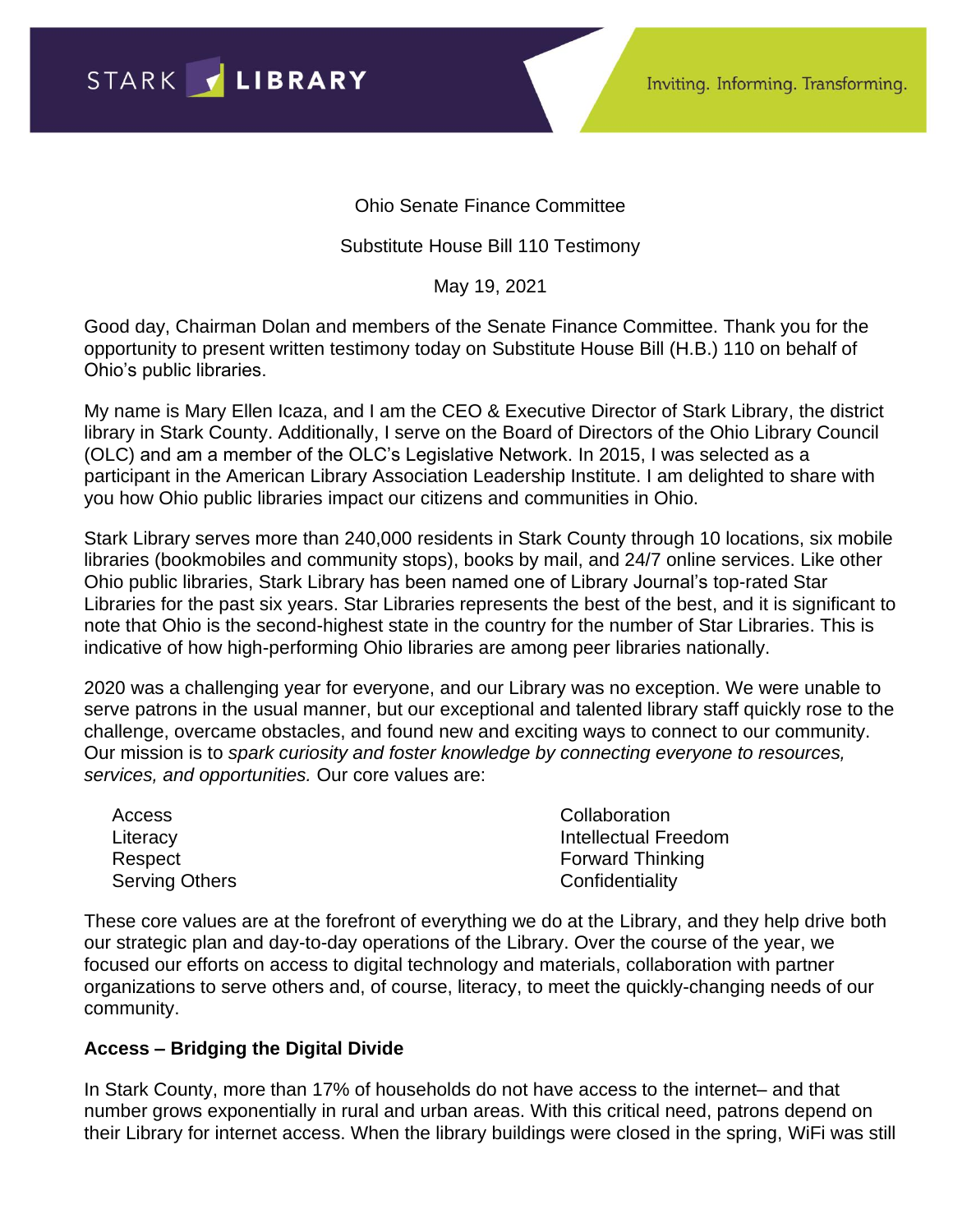available to patrons – in most cases extending into parking lots – so patrons could continue to access the internet. Patrons logged more than 1.2 million WiFi sessions in 2020!

More than 11% of Stark County households do not have a computer in their home. Patrons use library computers to access email, search for jobs, complete job training programs, apply for government assistance, complete schoolwork, and much more. In order to meet this digital literacy need, one of the first services we began offering in our facilities when we re-opened was access to computers. In 2020, patrons logged almost 53,000 computer sessions.

We received a letter from one patron who used library computers almost exclusively to attain his bachelor's degree in Health and Human Services. Charles said, "Your computers and friendly staff helped me immensely in graduating."

During 2020, usage of digital materials like eBooks, eAudiobooks, eMagazines, and streaming movies and television soared. We re-prioritized our budget to accommodate an 18% growth in these materials. As we re-opened our buildings, we offered Library-to-Go services, allowing patrons to reserve materials for pick up curbside or via drive-through, and Books by Mail as safe alternatives for delivery of materials.

With school closures in March, schools, parents, and children had to adapt quickly to an online learning environment. We partnered with a local school system to help families and teachers by providing 50 WiFi hotspots with unlimited data to access the necessary school services from home – in addition to the 265 WiFi hotspots that circulated more than 1,300 times in the community.

## **Collaboration and Serving Others**

As the pandemic ravaged our schools, many children in Stark County were faced with food insecurity because they could no longer access free meals at school. We served thousands of children and families during 2020 – providing more than 4,000 meals – through our partnerships with community organizations. The Library's bookmobiles provided WiFi access at community stops and during meal distribution. For one of the local school districts, the Library provided deposit collections to all elementary schools so that students and teachers could still access library materials even though the children could not visit the Library.

With the help of acrylic barriers and Personal Protective Equipment, we were able to safely reopen all of our buildings by the end of summer. Patrons were thrilled to be able to browse the collection, talk to their favorite librarians, and access critical services such as document printing, notary, passports, and one-on-one technical help.

## **Literacy**

At Stark Library, everything revolves around literacy. I've already addressed how we meet digital literacy needs in our community; now, let's talk about early literacy. Through our partnership with Dolly Parton's Imagination Library and the Governor's Imagination Library, we have registered almost 6,300 children and mailed more than 33,000 books. Our SPARK parent partners worked with more than 1,400 children and their caregivers to develop skills necessary for kindergarten, transforming their in-home visits into virtual visits. They dropped off care packages with books and crafts to children's homes and then met with them virtually to read stories and do literacy activities.

Hosting in-person programs has traditionally been one of the strongest ways to connect with patrons. Covid-19 brought those to an abrupt stop, but that did not stop our librarians and